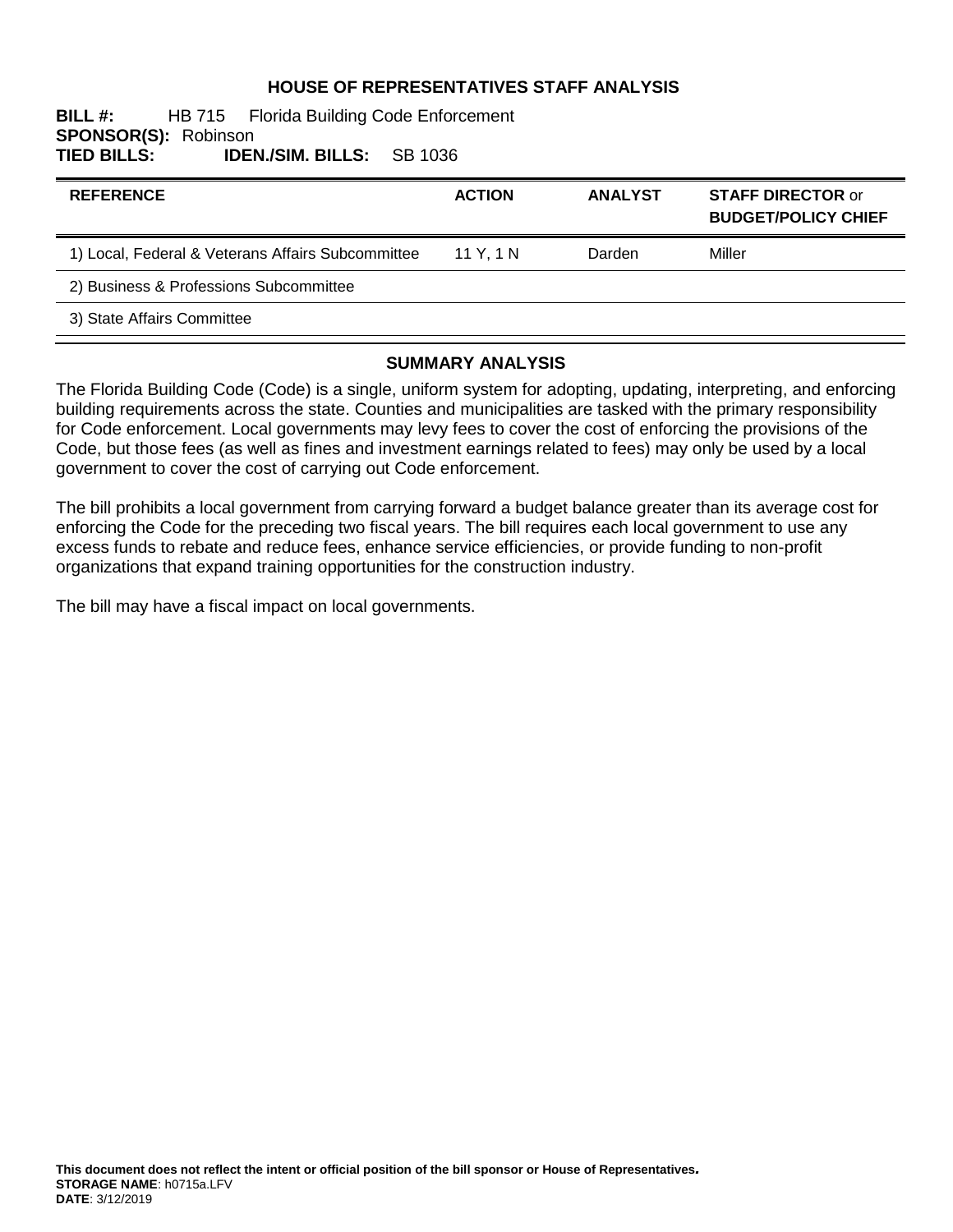### **FULL ANALYSIS**

### **I. SUBSTANTIVE ANALYSIS**

### A. EFFECT OF PROPOSED CHANGES:

### **Present Situation**

#### Florida Building Code

The Florida Building Code (Code) provides for the "adoption, updating, amendment, interpretation, and enforcement" of a single uniform state building code.<sup>1</sup> The Code is intended to provide effective and reasonable protection for the public health, safety, and general welfare of the state's residents while providing sufficient flexibility to allow for construction that is affordable and promotes competition, innovation, and the deployment of new technology. The standards established by the Code focus on providing for public health and life safety, while providing for the protection of property as appropriate. The Florida Building Commission is primarily responsible to ensure that the Code is aligned with the most up-to-date construction industry standards.<sup>2</sup>

Local governments play a significant role in enforcing the Code. $3$  Local governments are authorized to regulate building construction in most cases.<sup>4</sup> Counties and municipalities may, subject to an interlocal agreement between them, create an enforcement district for the purpose of enforcing the Code.<sup>5</sup> Local governments may request the support of state and regional agencies with special expertise in building code standards and the licensing of contractors and design professionals to aid in the process of Code enforcement.<sup>6</sup>

#### Florida Building Code Fees

Local governments are authorized to levy fees to cover the cost of enforcing the provisions of the Code.<sup>7</sup> The fees, including any fines or investment earnings related to the fees, may only be used to carry out the local government's Code enforcement responsibilities. Meeting these responsibilities imposes direct and reasonable indirect costs related to:<sup>8</sup>

- The review of building plans, building inspections, re-inspections, and building permit processing;
- Building code enforcement;
- Fire inspections associated with new construction;
- Training costs associated with enforcement of the Code, and
- Enforcement action pertaining to unlicensed contractor activity, to the extent not funded by other user fees.

Local governments are prohibited, however, from requiring additional fees for:<sup>9</sup>

- Providing proof of licensure pursuant to ch. 489, F.S.;
- Recording or filing a license issued; and
- Providing, recording, or filing evidence of workers' compensation insurance coverage required by ch. 440, F.S..

**STORAGE NAME**: h0715a.LFV **PAGE: 2 DATE**: 3/12/2019

 $\overline{a}$ 1 S. 553.72(1), F.S.

 $2^2$  S. 553.72(3), F.S.

<sup>&</sup>lt;sup>3</sup> See s. 553.72(2), F.S. (legislative intent for local governments to have the power to inspect all buildings, structures and facilities in their jurisdiction).

 $4$  S. 553.80(1), F.S.

 $5$  S. 553.80(2)(a), F.S.

 $6$  S. 553.80(5), F.S.

<sup>7</sup> Ss. 553.80(7), 125.56(2), and 166.222, F.S.

 $8$  S. 553.80(7)(a), F.S.

 $9^9$  S. 553.80(7)(d), F.S.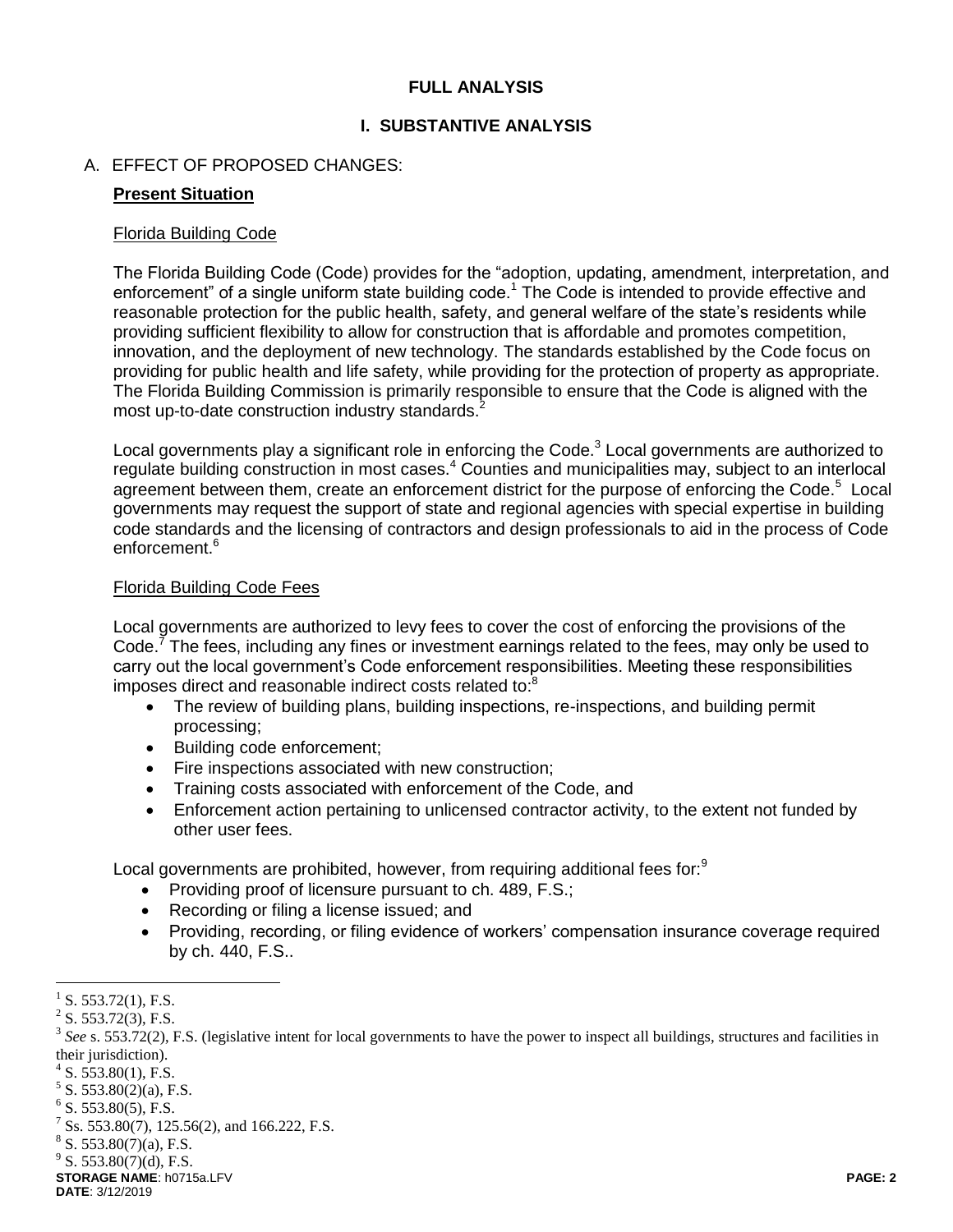When creating its fee schedule, a local government may not levy fees (including fines and investment earnings related to fees) that generate total estimated annual revenue that would exceed the total estimated annual cost of its enforcement activities.<sup>10</sup> If any excess funds are accumulated, the local government has discretion to issue refunds or carry forward those funds into future years. Local governments are required to use "recognized management, accounting, and oversight practices" to ensure fees, fines, and investment earnings are maintained and used only for authorized purposes.<sup>11</sup>

Local governments may not use code enforcement fees to cover:<sup>12</sup>

- Planning and zoning, or other general government activities;
- Provide reduced cost or free inspections of public buildings;
- Public information requests, community functions, boards, and any program not directly related to enforcement of the Code;
- Enforcement and implementation of any other local ordinance, except for valid local amendments to the Code or ordinances directly related to enforcing the Code.

If a property owner chooses to utilize a private code inspection service operating under the provisions of s. 533.791, F.S., the local government must refund fees to the extent its expenditures were reduced by not incurring costs for inspecting the property.<sup>13</sup>

## **Effect of Proposed Changes**

The bill prohibits a local government from carrying forward an amount of funds generated by Code enforcement activities that exceeds the two-year rolling average of its operating budget for Code enforcement. The bill defines the "operating budget" as excluding any amount held in reserves. If a local government would otherwise have an amount of carry forward funds that would exceed the allowed limit, the bill requires the local government to use those funds to rebate and reduce fees, enhance service efficiencies, or provide funding to non-profit organizations to expand training opportunities in the construction industry.

B. SECTION DIRECTORY:

Section 1: Amends s. 553.80, F.S., relating to enforcement of the Florida Building Code.

Section 2: Provides an effective date of July 1, 2019.

# **II. FISCAL ANALYSIS & ECONOMIC IMPACT STATEMENT**

- A. FISCAL IMPACT ON STATE GOVERNMENT:
	- 1. Revenues:

None.

2. Expenditures:

None.

## B. FISCAL IMPACT ON LOCAL GOVERNMENTS:

1. Revenues:

 $\overline{a}$  $^{10}$  S. 553.80(7), F.S.

 $S. 553.80(7)(c)$ , F.S.

 $^{12}$  S. 553.80(7)(b), F.S.

**STORAGE NAME**: h0715a.LFV **PAGE: 3 DATE**: 3/12/2019  $^{13}$  S. 553.80(7), F.S.